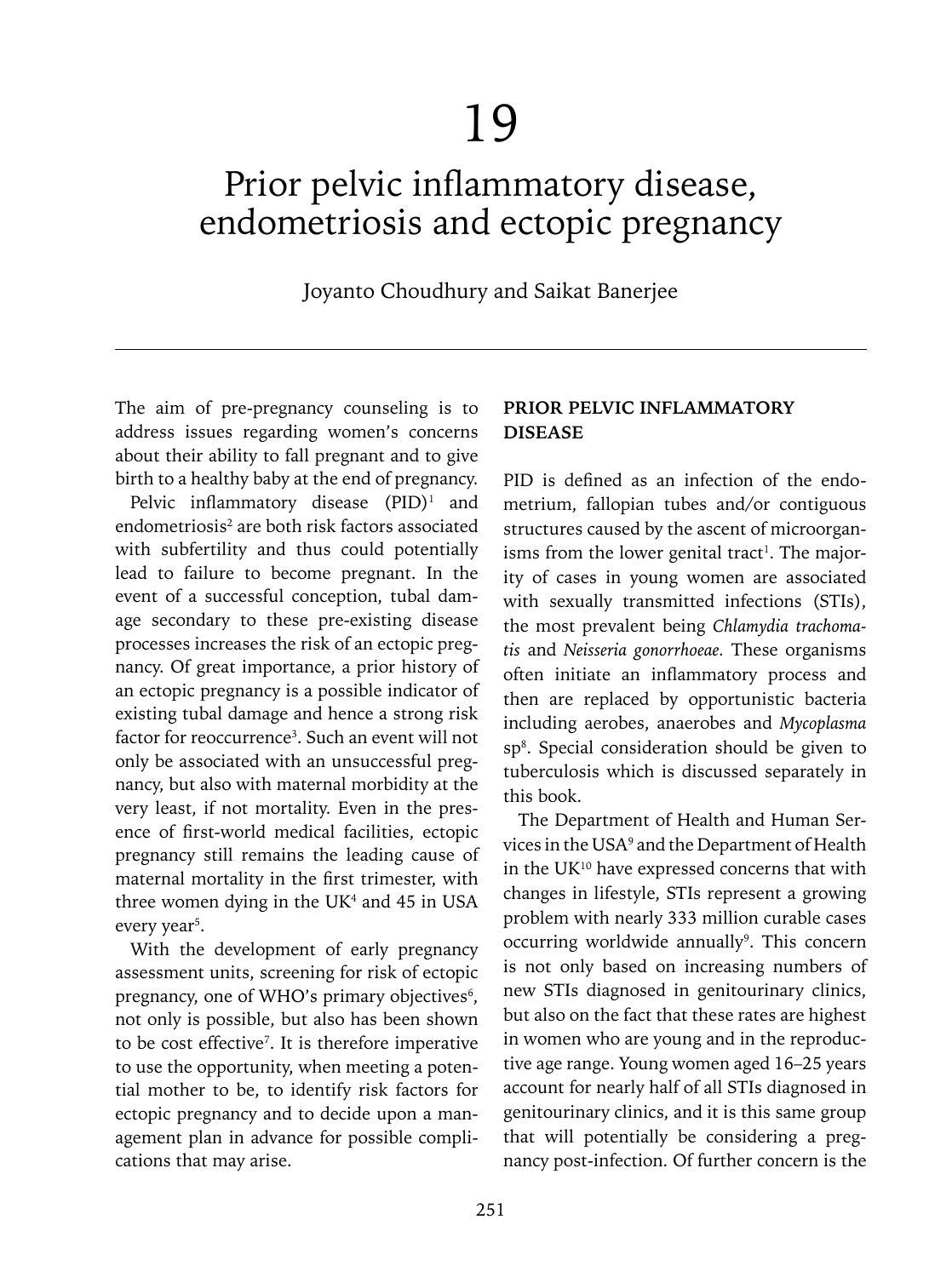fact that 15% of women rarely or never use a condom with a new sexual partner<sup>9</sup>.

Prior infection (symptomatic or asymptomatic) is a risk factor for current infection, which may be associated with vaginal discharge, irregular vaginal bleeding or pelvic pain, all of which direct women to seek medical advice. Unfortunately, such infections can also be asymptomatic and thus undetected at the time of consultation in the absence of routine screening procedures. Pre-pregnancy counseling sessions may provide one of the few times that an otherwise healthy woman voluntarily accesses medical attention, and, as such, becomes an ideal chance to opportunistically screen for STIs.

For women with no prior history of infection, the current UK national antenatal care guidelines published by the National Institute of Clinical Excellence (NICE)<sup>11</sup> state that there is no good evidence to suggest that routine antenatal screening for STIs (other than HIV, syphilis and hepatitis B) is indicated. Previously, however, with the advent of the National Chlamydia Screening Programme<sup>12</sup>, NICE had envisaged that based on current expert opinion, women who are pregnant or seeking prepregnancy counseling at the age of 25 years or younger, should be advised on the availability of the screening program and that screening could be undertaken as part of this program. In the USA routine antenatal screening is recommended for chlamydia along with gonorrhea, the latter if the pregnant woman comes from an area of high prevalence<sup>13</sup>. Referral screening programs also have the additional benefit of contact tracing.

## **Chlamydia**

*Chlamydia trachomatis* is currently the most common curable STI in the western world. In current screening programs, 8.5% of women below 25 years of age test positive for chlamydia14. The clinical implications of chlamydia infection in pregnancy are identical to those outside pregnancy, with development of repeat PID, increased risks of subfertility and ectopic pregnancy. Approximately 70% of pregnant and non-pregnant women infected with chlamydia are asymptomatic; a small proportion may present with non-specific symptoms including vaginal discharge, dysuria, lower abdominal pain, postcoital bleeding or arthritis. The vaginal discharge may be mild, irritating, usually yellow, and often goes unnoticed. Therefore, in the presence of these symptoms, women in the clinic should be offered a test to exclude the possibility, with appropriate treatment and counseling if the result proves positive.

Asymptomatic chlamydia infection during pregnancy is associated with adverse pregnancy outcomes (low birth weight, preterm delivery and preterm rupture of membranes) as well as with postpartum endometritis and neonatal morbidity, including respiratory tract infection and conjunctivitis<sup>15</sup>. Up to two-thirds of women affected with chlamydia during labor may transmit the organism to the infant during vaginal delivery. The infection clearly is treatable and therefore is not an indication for cesarean section; no evidence links chlamydia with chorioamnionitis.

Microbiological detection is by vaginal, urine or blood tests (Tables 1 and 2). Nucleic acid amplification tests (NAAT) have a higher sensitivity (90–95%) than enzyme immunoassays (40–70%) and therefore are the recommended laboratory test for diagnosing chlamydia infection from endocervical and vulvovaginal swabs $16$ . The vulvovaginal swabs have a sensitivity similar to endocervical swabs (90– 95%) and can be taken by either the patient or health-care worker. Variable sensitivities (65–100%) have been reported using the first catch urine (FCU) specimen. Cell culture can be used on all specimen types, but has low sensitivity (60–80%); because it requires expertise and is costly, it is not recommended for routine purposes. On the other hand, the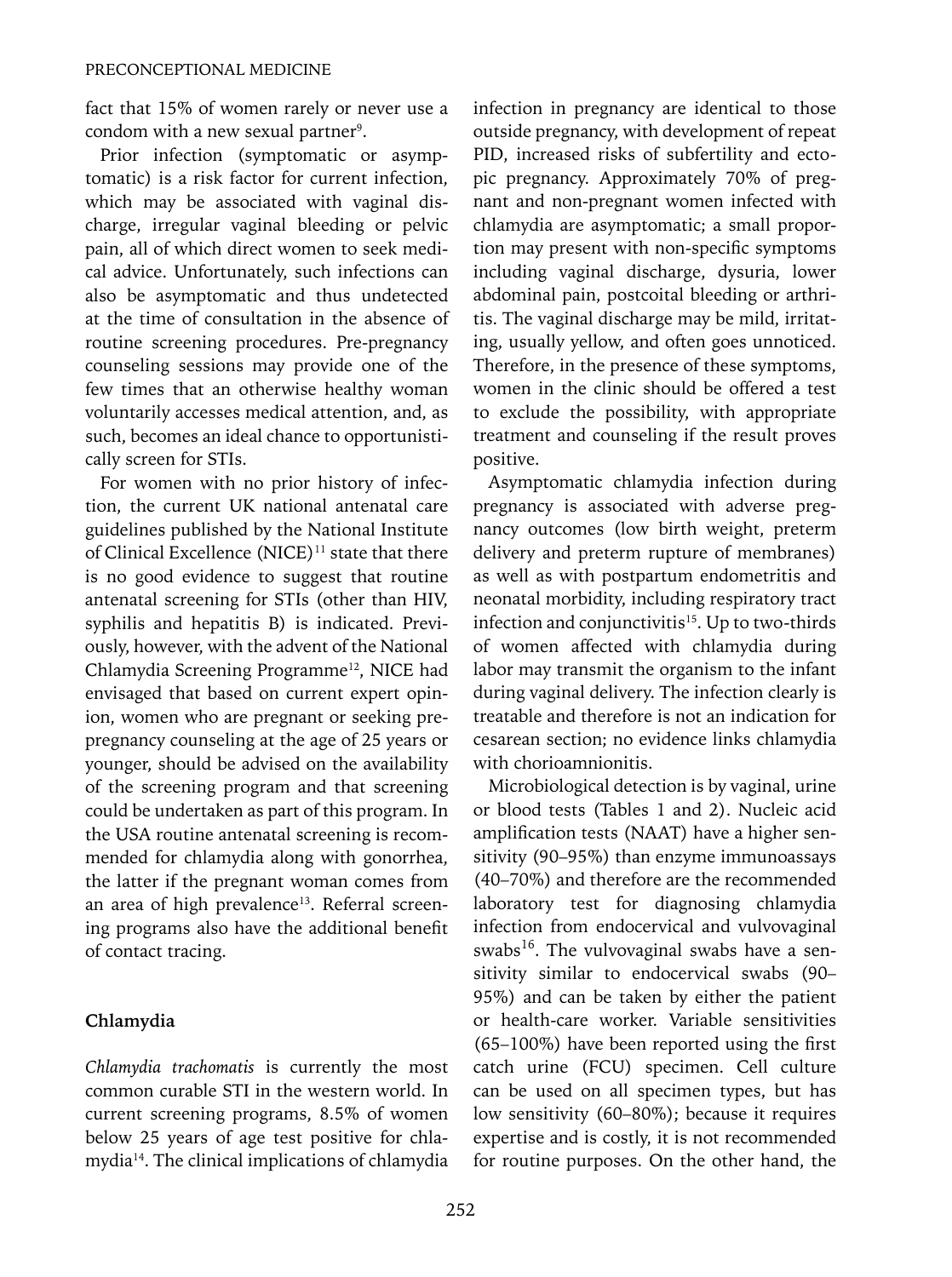| Site or specimen | Gonorrhea | Chlamydia   | Syphilis           | <b>HIV</b> |
|------------------|-----------|-------------|--------------------|------------|
| Urethra          |           |             |                    |            |
| Cervix           | Culture   | <b>NAAT</b> |                    |            |
| Vagina           |           | <b>NAAT</b> |                    |            |
| Rectum           |           |             |                    |            |
| Oropharynx       |           |             |                    |            |
| Urine            |           | <b>NAAT</b> |                    |            |
| Blood            |           |             | EIA/TPPA/TPHA+VDRL | <b>EIA</b> |

**Table 1** Tests in asymptomatic women. (Modified from UK National Screening and Testing Guidelines, 200616)

NAAT, nucleic acid amplification test; EIA, enzyme immunoassay; TPPA, *Treponema pallidum* particle assay; TPHA, *Treponema pallidum* hemagglutination assay; VDRL, Venereal Disease Research Laboratory

**Table 2** Tests in symptomatic women. (Modified from UK National Screening and Testing Guidelines, 200616)

| Site or specimen | Gonorrhea   | Chlamydia      | Syphilis   | <b>HIV</b> |
|------------------|-------------|----------------|------------|------------|
| Urethra          | $M+C$       |                | <b>DGM</b> |            |
| Cervix           | $M+C$       | <b>NAAT</b>    |            |            |
| Vagina           | <b>NAAT</b> | <b>NAAT</b>    |            |            |
| Rectum           | Culture     | Tissue culture |            |            |
| Oropharynx       | Culture     | Tissue culture | <b>PCR</b> |            |
| Urine            |             | <b>NAAT</b>    |            |            |
| Blood            |             |                | EIA IgM    | EIA/LIA    |

M+C, microscopy + culture; DGM, dark ground microscopy; PCR, polymerase chain reaction; EIA, enzyme immunoassay; LIA, line immunoassay

direct fluorescent antibody test is applicable to all specimens, including rectal and pharyngeal swabs, but its widespread use is hampered by a low sensitivity (80%) and the need for technical expertise; it is therefore not recommended for routine diagnosis.

Diagnosis may also be made at surgical inspection of the pelvic and abdominal cavities with the demonstration of classical peritubular adhesions (Figure 1a) as compared to the central midline adhesive disease more commonly associated with endometriosis (Figure 1b).

The tubal fimbrial ends are often damaged, giving rise to distal occlusion with clubbing and mild hydrosalpinx. Such hydrosalpinges can be identified on transvaginal ultrasonography appearing as elongated paraovarian cysts containing multiple partial septae and an irregular inner luminal wall giving an appearance described as 'cog wheeling'. The cog wheels are a result of aggregation of the tubal luminal cilia (Figure 2). The fallopian tubes are usually bilaterally affected. At laparoscopy, the pathognomonic feature of prior chlamydial pelvic infection is that of perihepatic adhesions named Fitz-Hugh-Curtis syndrome which is also seen with prior gonorrheal infection and less commonly with tuberculosis associated PID.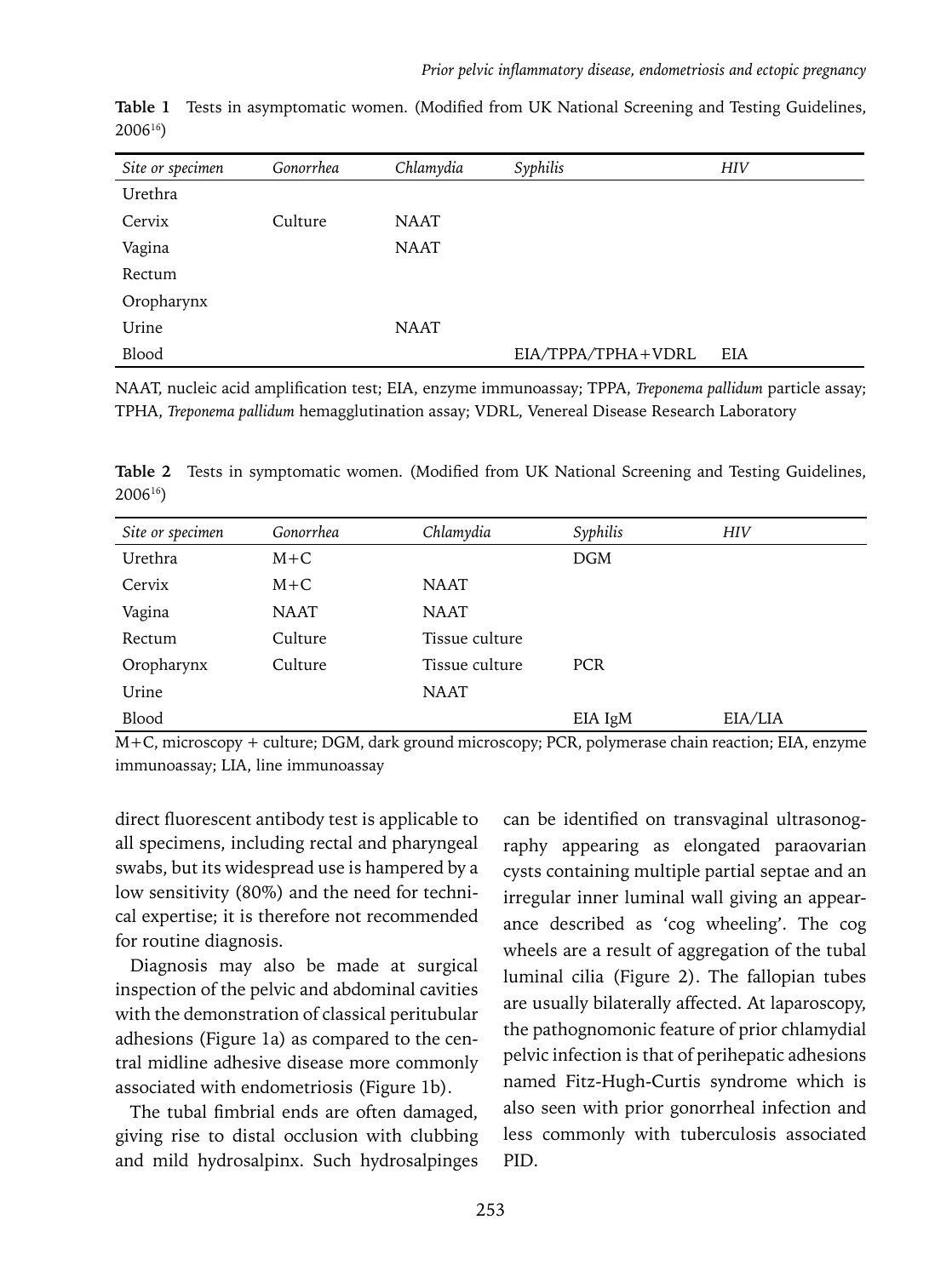#### PRECONCEPTIONAL MEDICINE



**Figure 1** (a) Fine filmy peritubular adhesions associated with pelvic inflammatory disease. (b) Dense central adhesions of the posterior cul de sac associated with endometriosis (note the tubal sparing)



**Figure 2** Hydrosalpinx on transvaginal ultrasound (cog wheel)

The recommended antibiotic therapy for genital chlamydia infection (Table 3) in nonpregnant women is doxycycline (100mg twice daily for 7 days) or azithromycin (1g single dose). Alternative agents are erythromycin (500mg four times a day for 7 days) or ofloxacin (200mg twice daily for 7 days). Doxycycline and ofloxacin are contraindicated in pregnancy. The safety of azithromycin in pregnancy and lactating mothers has not yet been fully assessed, although available data indicate that it is safe<sup>17</sup>. Recommended therapeutic alternatives in pregnancy and breastfeeding are erythromycin or possibly amoxicillin (500mg three times a day for 7 days). A test of cure is not routinely recommended but should be performed in pregnancy or if non-compliance or re-exposure is suspected. It should be deferred for 5 weeks (6 weeks if azithromycin is given) after treatment is completed in order to avoid false positive results<sup>16</sup>.

Pre-pregnancy treatment of the tubal damage is by surgery to divide adhesions and possibly open up the distal blocked end of the fallopian tube by a cuff salpingostomy. An anti-adhesive barrier may be employed as recurrence of disease and tubal re-occlusion is high  $(25-50\%)^{18}$ , forcing couples to later resort to *in vitro* fertilization (IVF) therapies.

The evidence is limited regarding treatment of chlamydia around pregnancy as well as its effectiveness in reducing the incidence of preterm rupture of membranes, preterm delivery and low birth weight babies. Current studies are of poor quality19–23. Cohen *et al.*20 compared the clinical outcomes in pregnant women with proven cervical chlamydia infection successfully treated with erythromycin 500 mg four times a day for 7 days  $(n=244)$  against those who remained chlamydia positive throughout pregnancy (*n*=79) and chlamydia-free matched controls  $(n=244)$  in a low-income indigenous urban pregnant population considered at high risk. The successfully treated group had a significantly lower frequency of preterm rupture of membranes (7.4% versus 20.3%), preterm contractions (4.1% versus 24.1%) and small for gestational age babies (13.1% versus 25.3%) when compared with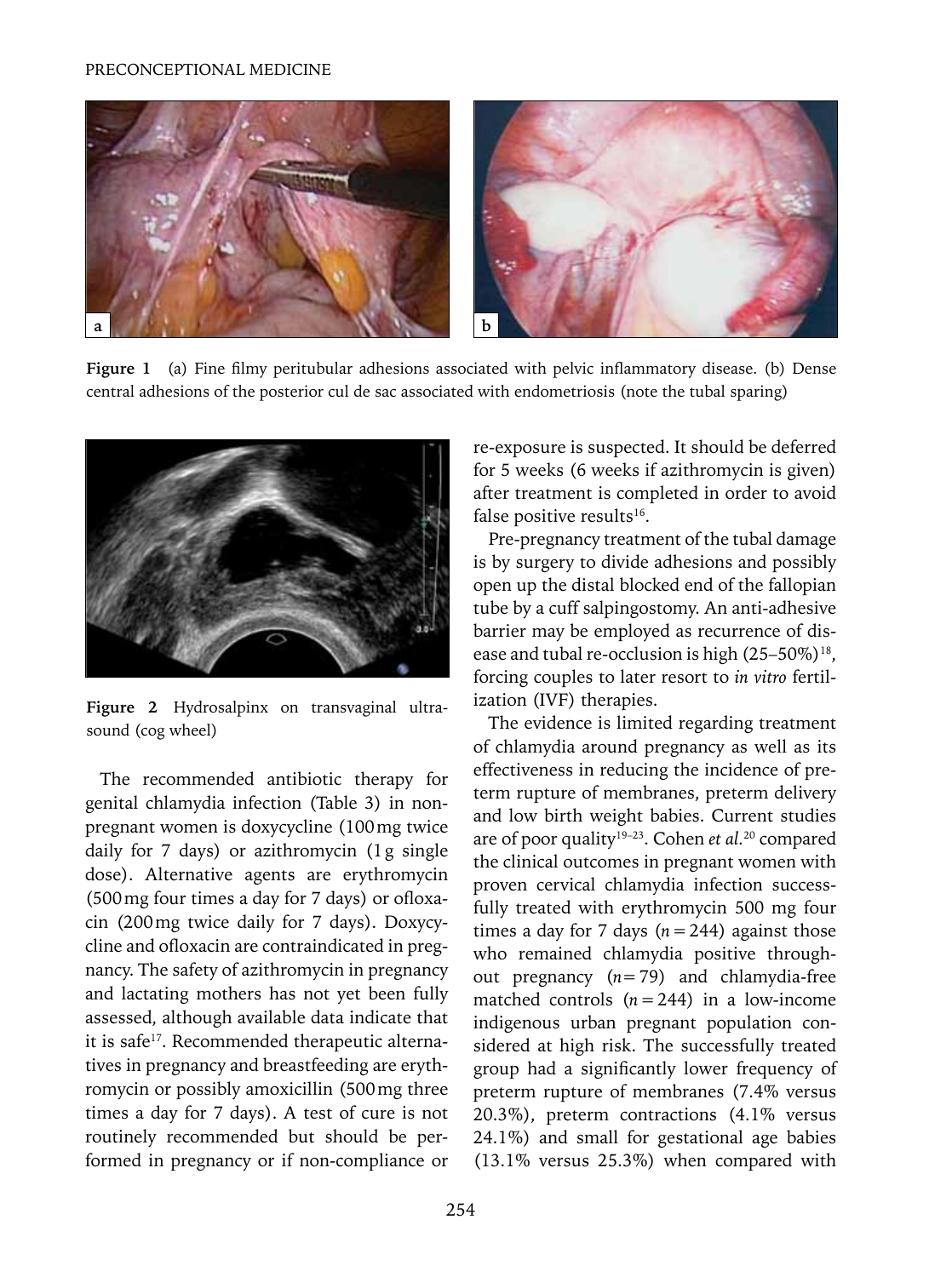|                        | Treatment in non-<br>pregnant patient                                                        | <b>Treatment</b><br>in pregnancy                                                                                    | Test of<br>cure                                                                                           | Follow-up<br>period                                   |
|------------------------|----------------------------------------------------------------------------------------------|---------------------------------------------------------------------------------------------------------------------|-----------------------------------------------------------------------------------------------------------|-------------------------------------------------------|
| Chlamydia              | Doxycycline 100 mg<br>oral twice daily for 7<br>days; or azithromycin<br>1g single oral dose | Erythromycin 500 mg<br>oral four times a<br>day for 7 days                                                          | In pregnancy only:<br>5 weeks after<br>completing<br>therapy                                              | Asymptomatic:<br>6 months:<br>Symptomatic:<br>4 weeks |
| Gonorrhea              | Single dose: ceftriaxone<br>250 mg IM; or<br>cefixime 400 mg oral; or<br>spectinomycin 2g IM | Same as non-pregnant                                                                                                |                                                                                                           | 3 months                                              |
| Syphilis               | Early: single dose of<br>benzathine penicillin<br>G 2.4 MU IM;<br>Late: 3x weekly doses      | First and second<br>trimester: Single<br>dose of benzathine<br>penicillin G;<br>Third trimester: 2x<br>weekly doses | Early: 1, 2, 3,<br>6, 12 months<br>then 6 monthly<br>until serofast:<br>Late: 3 monthly<br>until serofast |                                                       |
| Bacterial<br>vaginosis | Metronidazole 400-<br>500 mg oral twice daily<br>for $5-7$ days; or<br>2g single oral dose   | Same as non-pregnant                                                                                                |                                                                                                           |                                                       |

**Table 3** Treatment and follow-up. (Modified from UK National Screening and Testing Guidelines, 200616)

the chlamydia persistent group. There was no such difference, however, when the successfully treated group outcomes were compared to the chlamydia negative group. The frequency of preterm birth was lower in the treated group compared to both the untreated group (2.9% versus 13.9%) and matched controls (2.9% versus 11.9%). There was no difference between the three groups regarding other pregnancy outcomes, including frequency of vaginal deliveries, cesarean section, postpartum endometritis, antepartum hemorrhage or stillbirth. These authors concluded that in a high risk group for chlamydia infection there are potential benefits with repeated prenatal chlamydia testing plus successful erythromycin treatment. However, three large studies in the general female pregnant population in 1985<sup>21</sup>, 1990<sup>22</sup> and 1997<sup>23</sup>, screened by rapid immunoassay antigen detection and treated with erythromycin failed to show any effect on pregnancy outcome, except when carried out in the third trimester.

The evidence remains difficult to evaluate in terms of neonatal effects. In situations where the link is obvious, such as in vertical infection transmission, rapid identification and proper management of the neonate is considered a clinical and cost effective alternative to screening. This is still considered an area of debate and research, especially for studies looking into treatment effects that reduce the potential harms of preterm birth and neonatal complications. If, however, the patient is symptomatic, then the outlook is altered in favor of treatment.

#### **Gonorrhea**

Genital infection with *Chlamydia trachomatis* accompanies genital gonococcal infection in up to 40% of women<sup>24</sup>. Undetected, untreated or inadequately treated gonorrhea is another important cause of upper genital tract infection in addition to facilitating the transmission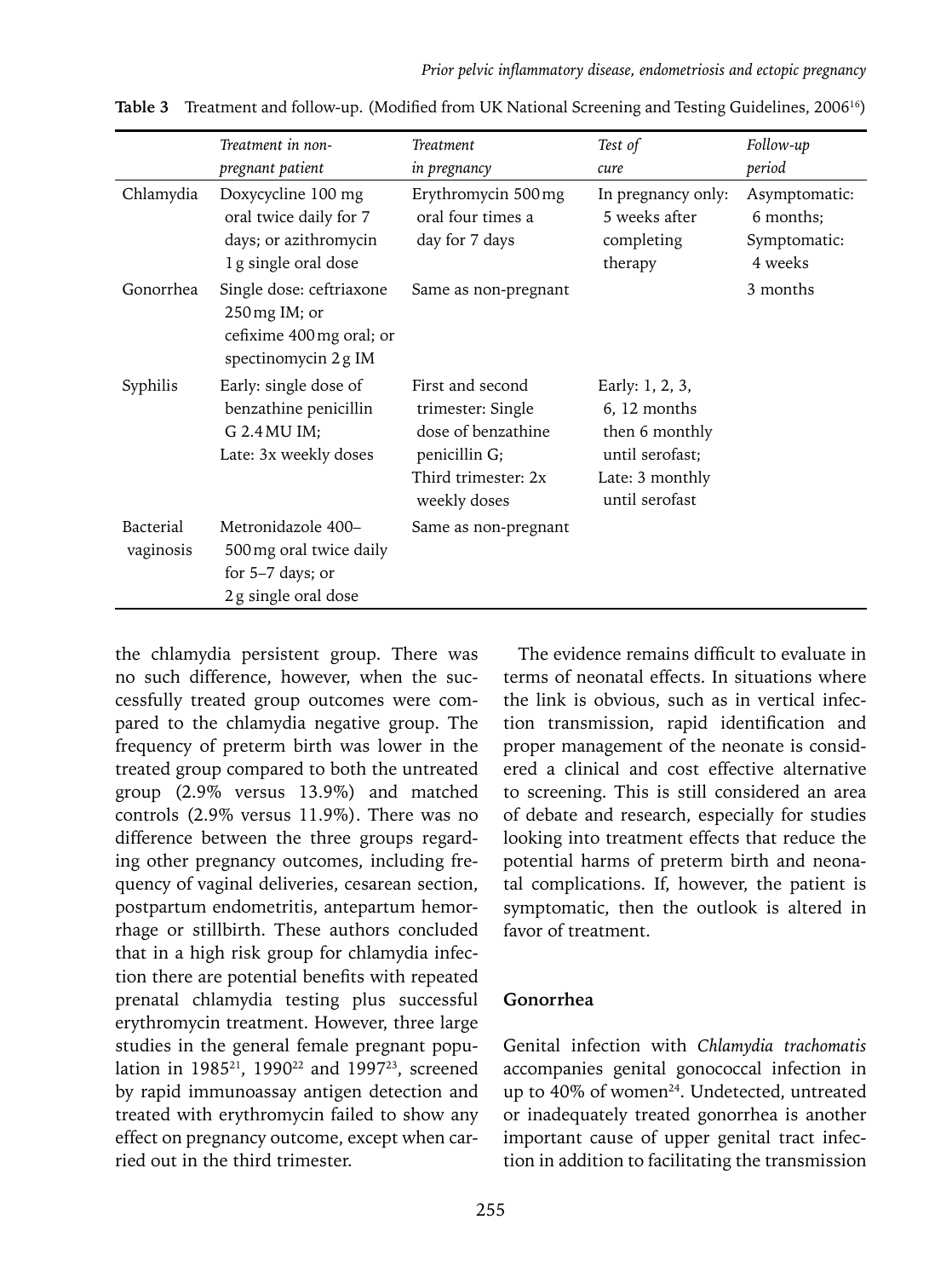of HIV. Not unlike chlamydia, infection of the endocervix is often asymptomatic (in up to 50%). Symptomatic infection may present with altered vaginal discharge, lower abdominal pain, dysuria, menorrhagia or intermenstrual bleeding. Hematogenous dissemination may cause skin lesions, arthralgia, arthritis and tenosynovitis. Diagnosis is based upon identification of Gram-negative *Neisseria gonorrhoeae* by culture of specimen obtained from the endocervix and urethra (Tables 1 and 2). Culture offers a readily available, specific, sensitive and cheap diagnostic test that allows confirmatory identification and antimicrobial susceptibility testing. It is currently the method of first choice for use in genitourinary medicine clinics. Treatment comprises a trio of simultaneous activities: patient treatment, contact finding and treatment, and avoidance of unprotected sexual intercourse until both partners have completed treatment. Recommended antibiotics (Table 3) include ceftriaxone (250mg IM single dose), cefixime (400mg oral single dose) and spectinomycin (2g IM single dose). Pregnant women should not be treated with quinolone or tetracycline antimicrobials. A microbiological test of cure is not routinely necessary. Pregnancy does not diminish treatment efficacy. There is no evidence base to support widespread unselected or selective community screening for gonorrhea in the USA25 and UK26.

## **Syphilis**

This is caused by infection with *Treponema pallidum* and is an uncommon cause of pelvic infection *per se*, but in pregnancy the causative agent can cross the placenta to infect the fetus, thus resulting in congenital disease. Untreated babies can display physical deformities (saddle nose, frontal bossing, dental deformities, bowed legs), delays in development and seizures, along with many other problems. Of equal importance, maternal syphilis can also lead to serious adverse outcomes of pregnancy (80%) including spontaneous miscarriage, low birth weight babies, stillbirth and an increased risk of perinatal death<sup>27</sup>.

Based on the recent increase in cases of infectious syphilis in the UK and USA, screening is recommended for all asymptomatic patients attending genitourinary clinics. Attendance at a pre-pregnancy clinic also provides an excellent screening opportunity. Furthermore, screening for syphilis should be offered to all pregnant women at an early stage in antenatal care because treatment of syphilis is beneficial to the mother and baby<sup>9,11</sup>.

The diagnosis is based upon serological tests and direct detection of *Treponema pallidum* by dark ground microscopy in primary and secondary syphilis (Tables 1 and 2). *Treponema pallidum* enzyme immunoassays (EIA) that detect both IgG and IgM tend to be more sensitive in primary infection. The *Treponema pallidum*  particle assay (TPPA) is recommended in preference to the *Treponema pallidum* hemagglutination assay (TPHA). TPHA can be used in combination with a cardiolipin antigen/reagin test, such as Venereal Disease Research Laboratory (VDRL) or rapid plasma regain (RPR), to maximize the detection of primary infection on screening<sup>28</sup>.

The first line of treatment for infected individuals is benzathine penicillin G 2.4 MU intramuscularly. A single dose is adequate for early syphilis, whereas three weekly doses are recommended for late syphilis. In pregnancy, a single dose is optimum treatment in the first and second trimester, but two weekly doses are required in third trimester. Alternative treatment agents include azithromycin, ceftriaxone and doxycycline. Follow-up is essential to monitor cases of re-infection or relapse (Table 3). As is the case with most STIs, contact tracing and treatment is imperative not only for prevention of reinfection, but also for the health of the general population.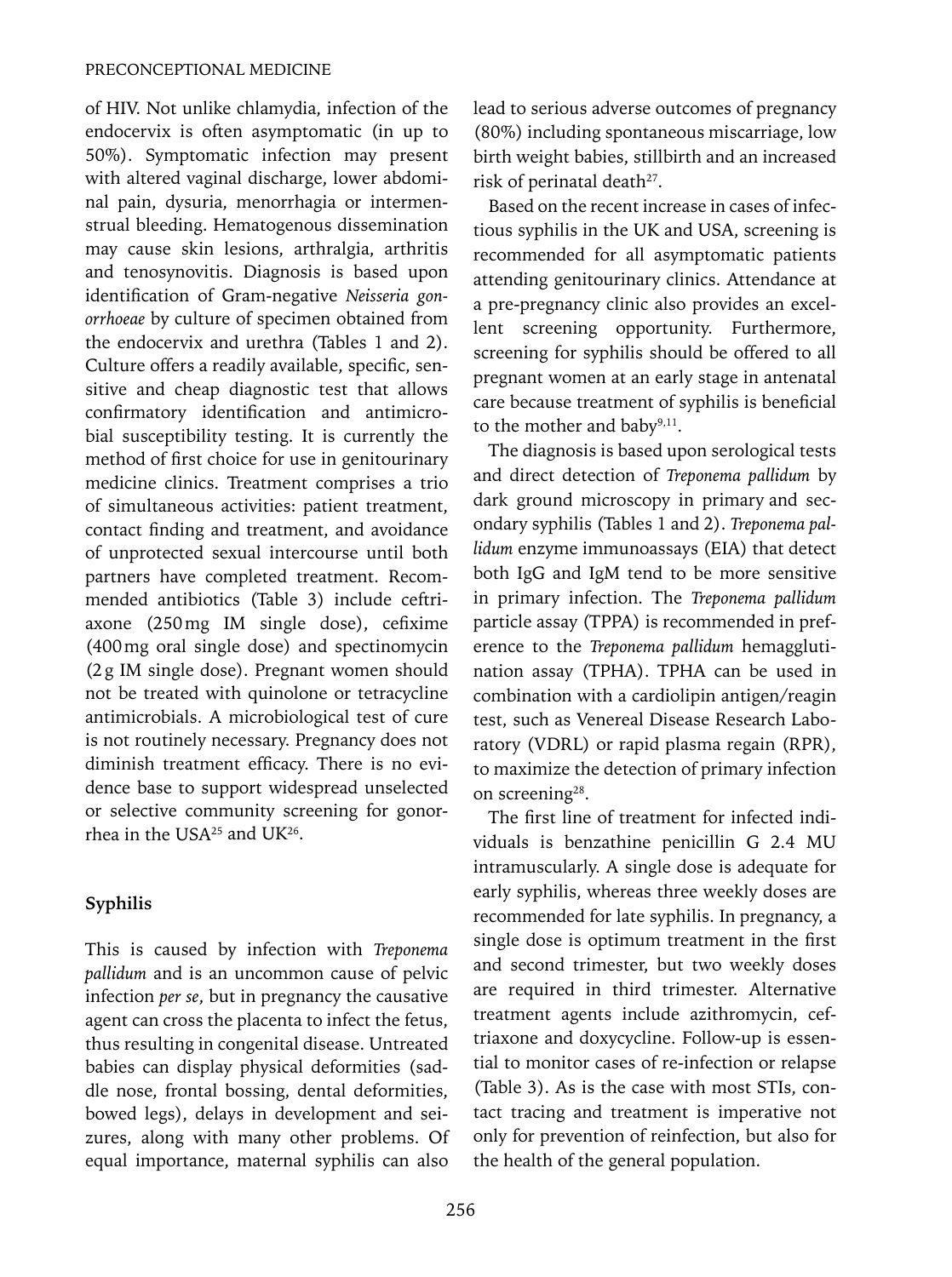## **Bacterial vaginosis**

The etiology of bacterial vaginosis is unknown. It commonly causes asymptomatic disease which can increase the risk of PID as well as adverse pregnancy outcomes including preterm rupture of membranes, preterm delivery and low birth weight babies<sup>29</sup>. It has been suggested that bacterial vaginosis is also linked to increased risk of acquisition of HIV, but further studies are required for accurate evaluation<sup>30</sup>.

Diagnosis is based on the appearance of a Gram-stained smear according to the modified Ison-Hay scoring system. There is insufficient evidence regarding routine screening or treatment of asymptomatic pregnant and non-pregnant women to improve outcome. The recommended antibiotic for treatment in symptomatic bacterial vaginosis is oral metronidazole 400–500mg twice daily for 5–7 days or  $2g \sin g$ le dose<sup>31</sup> (Table 3).

A past history of unexplained late miscarriage and/or preterm birth has been linked to bacterial vaginosis in early pregnancy<sup>32</sup>, and hence may be considered as an indicator for screening in subsequent pregnancies<sup>33</sup>.

Serological screening for hepatitis B virus and HIV infection should be offered to all pregnant women early in antenatal care because appropriate antenatal interventions can reduce mother-to-child transmission of infection<sup>9,11</sup>. This is discussed elsewhere in this book.

## **PRIOR ENDOMETRIOSIS**

Endometriosis is defined as the presence of endometrium-like tissue outside the uterine cavity, the presence of which induces a chronic inflammatory reaction<sup>2</sup>. Common locations for such tissue include the ovaries, uterosacral ligaments and posterior cul de sac peritoneum.

Although endometriosis is a chronic condition thought to be potentially present at least from the time of menarche, it also has been identified in the female embryo<sup>34</sup>. This latter finding is recent and, if verified, may be important to future research efforts to understand the etiology of the condition. At present, the most popular theory, that is, retrograde menstruation and implantation<sup>35</sup>, originally proposed over a century ago by John Albertson Sampson, tends to be repeated in textbooks, albeit with very little evidence, as it fails to account for the presence of distal metastasis except for implantation at operative scar sites after cesarean section, a well described but rare complication of this mode of delivery. Another theory with growing popularity is that of tissue metaplasia<sup>36</sup>, but this is yet to be confirmed.

Endometriosis is said to involve 5% of the female population $37$ , with higher incidence found at laparoscopy when investigating for causes of subfertility (25-40%)<sup>38</sup> or pelvic pain  $(45-50\%)$ <sup>39</sup>. Except in severe forms where resultant adhesions cause tubal damage, the causal link with subfertility is not well defined. It is thought that endometrial deposits may secrete cytokines within the pelvic cavity that may be cytotoxic to sperm and/or the embryo immediately or shortly after fertilization. The possibility of subfertility is the main concern in a pre-pregnancy clinic. During pregnancy there are few issues, and rarely endometriosis may be associated with worsening of pain due to adhesion stretching. More commonly, pregnancy leads to an improvement of endometriosis associated pelvic pain<sup>40</sup>, and pregnancy was advised as a therapeutic methodology in the era before modern treatment modes. Having said this, becoming pregnant should not be considered as a long-term treatment option, as the effects usually are short term and confined to the length of the associated amenorrhea<sup>41</sup>.

Evidence to date suggests endometriosis to be a complex trait influenced by both genetic and environmental factors. It has long been considered that endometriosis carries a genetic predisposition in many families, but despite extensive research no specific genes have been identified. Encoding genes for detoxification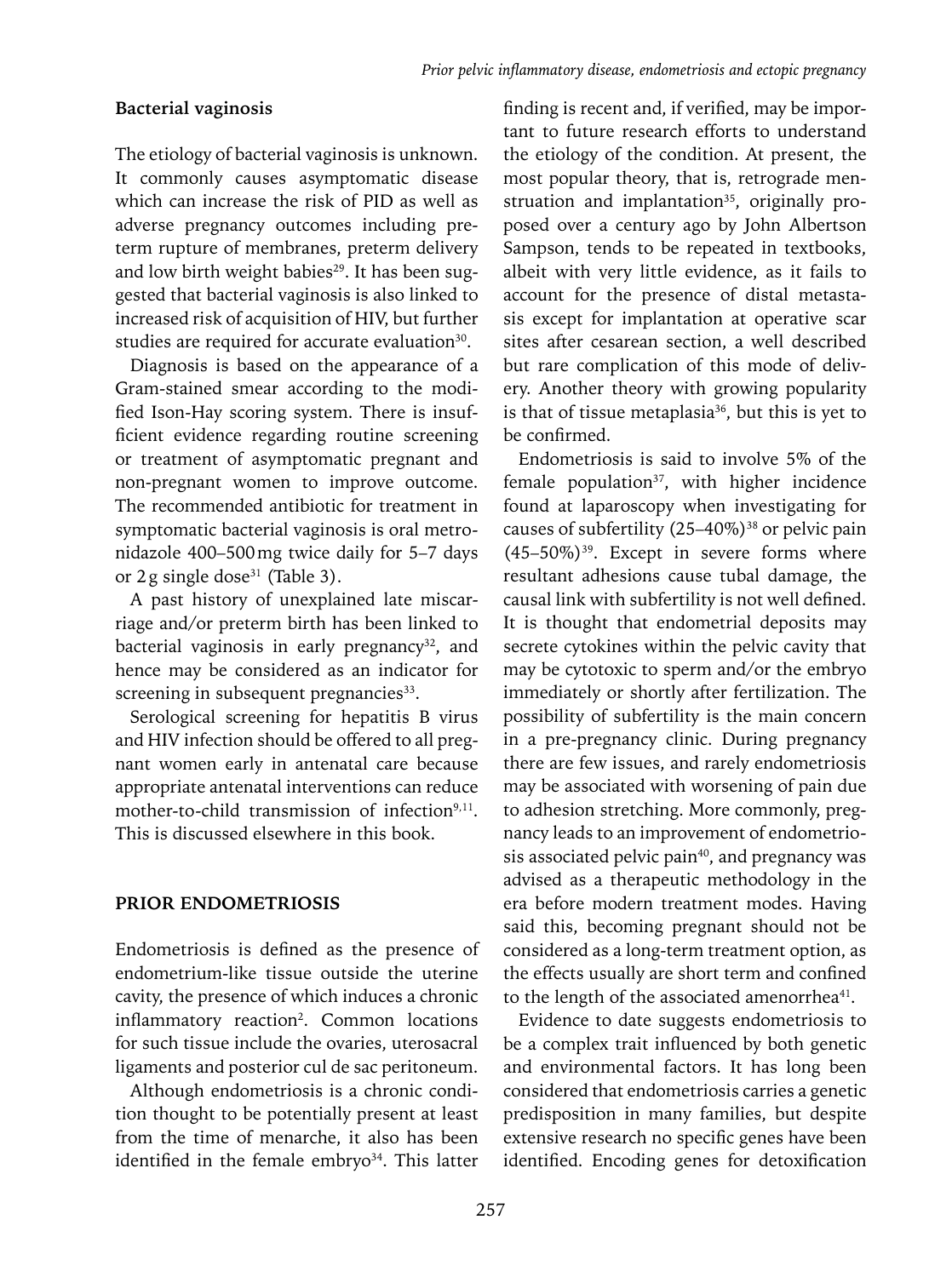enzymes GST (glutathione-S-transferase) and NAT2 (N-acetyltransferase 2) are thought to be responsible, but further studies are required to confirm such an association $42$ . Higher levels of dioxin, an exogenous toxin, have been detected in the blood of women with endometriosis<sup>43</sup>. The peritoneal environment promoted by hormones, growth factors and cytokines, along with existing damage to the peritoneal surface by trauma, infection or inflammation, can contribute to an increased risk of disease development. Factors thought to be protective against development of endometriosis include current use of combined oral contraceptive pills, smoking and exercise<sup>44</sup>.

The gold standard of diagnosis is surgical inspection<sup>2</sup>, at either laparoscopy or laparotomy. Endometriosis is characterized by a variety of appearances which range from superficial transparent sago grain lesions, red or black lesions to deep fibrotic lesions of the peritoneum. Endometriotic cysts of the ovaries, occurring in up to 20% of cases<sup>45</sup>, can reliably be diagnosed by community based transvaginal ultrasonography<sup>46</sup>. Using this technique, the positive likelihood ratio ranges from 7.6 to 29.8 and the negative likelihood ratio ranges from 0.1 to 0.4, thus establishing sonography as a good diagnostic test to either confirm or exclude this condition. Endometriotic cysts are colloquially known as chocolate cysts due to their hemoglobin content.

More recently, in highly specialist tertiary clinics, it has been possible to identify peritoneal disease on transvaginal ultrasound<sup>47</sup>, transrectal ultrasound<sup>48</sup> and magnetic resonance imaging<sup>49</sup>. These are, however, not widely available in the community and most hospital based practices.

Despite the variable macroscopic appearances of endometriosis, the common linking feature of these lesions is that all display histological features of endometrial glands and stroma.

Expectant management is the first line treatment, as the ability to manage the condition medically and/or surgically is fraught with limitations. In a study by Mahmood and Templeton<sup>50</sup>, women with suspected endometriosis underwent a diagnostic laparoscopy and staging. A repeat laparoscopic assessment at a mean interval of 12 months revealed that 27% of women had disease regression, whilst the disease was static in 9%, and 64% had worsening of the disease severity as defined by the rAFS (revised American Fertility Society) score. Treatment is therefore based on current symptomatology and not disease identification or suspicion. Although it may be thought that early stage treatment will protect against future disease progression and thus reduce the risk of future sub- or infertility, no evidence substantiates this theory, as the disease progression rate is unknown (it would require repeated surgical observation assessment), and the limited available data clearly identify spontaneous disease regression. Interventional treatment is not without risks which can result in a reduction in fertility with a risk of peritonitis and adhesion formation<sup>51</sup>.

Medical management of this estrogen dependent condition involves estrogen suppression and thus ovulation suppression. Benefits only last for the duration of therapy, are limited by the adverse side-effects of the drugs, and are short lived following cessation of therapy<sup>52</sup>. The main indication for medical therapy, therefore, is pain management rather than subfertility.

Laparoscopic surgical management by excision or ablation is currently considered optimal management with concurrent treatment for subfertility<sup>2,53</sup>. In the presence of severe deep nodular disease careful prior counseling is required, as treatment is not without associated morbidity that can in itself adversely affect and delay pregnancy. In these circumstances, surgical treatment should be carried out by specialist centers of excellence. In the UK currently the British Society for Gynaecological Endoscopy (BSGE) has set out to identify such units (www.bsge.org.uk). In cases of severe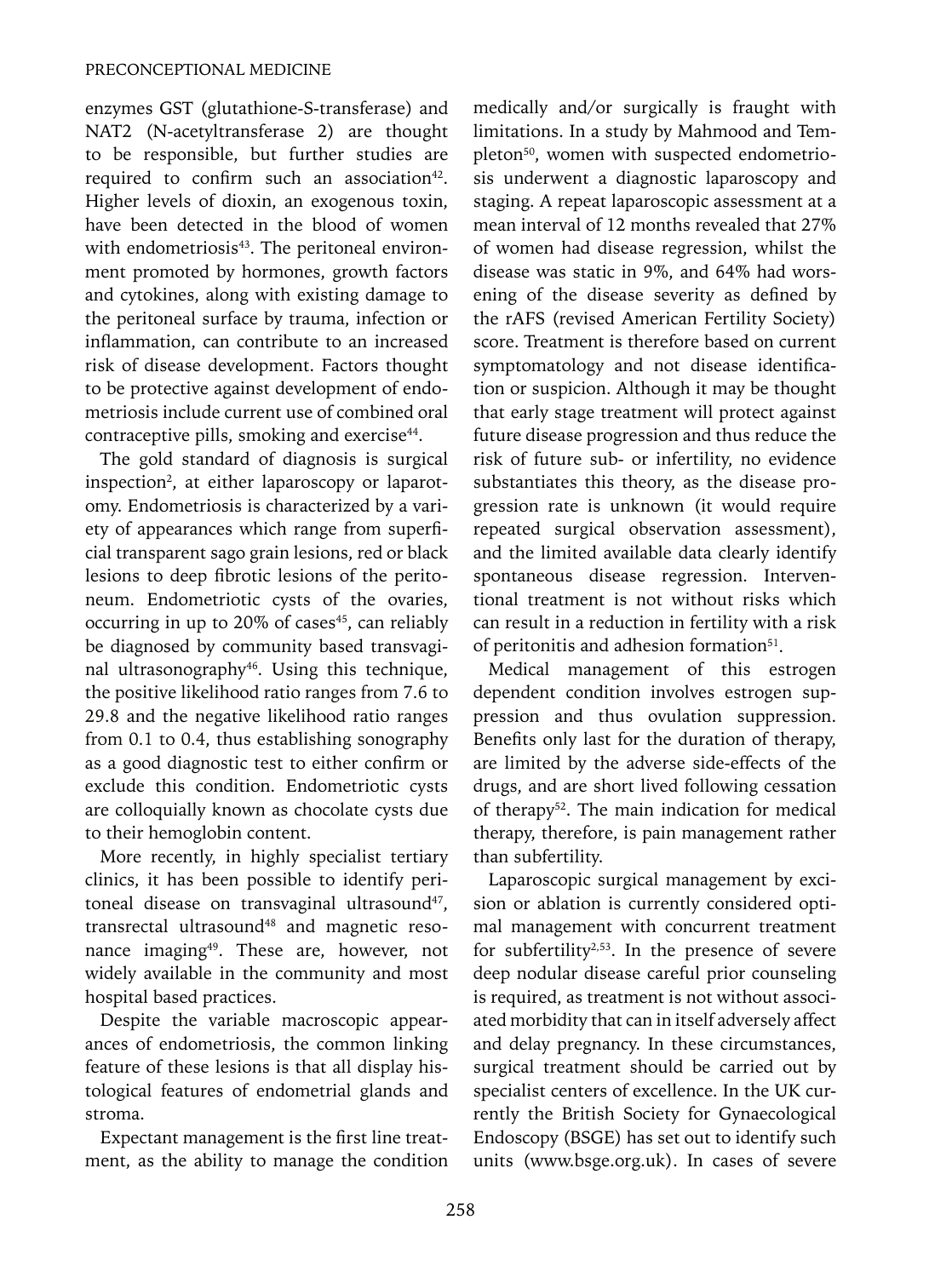disease with tubal occlusion treatment may be by IVF. However, many IVF specialists require removal of endometriomas of 4 cm or more in diameter prior to treatment to improve ovarian drug response and reduce the complication of peritonitis by inadvertent puncture of the cyst during egg collection<sup>53</sup>.

There are no known problems that can affect the fetus once conceived, except the risk of future susceptibility of female offspring if a genetic link is believed, as discussed earlier.

Endometriosis support groups available worldwide (www.endometriosis.org) play a vital role in improving awareness about the disease process and its common sequelae, particularly in relation to future fertility.

#### **Prior ECTOPIC PREGNANCY**

Ectopic pregnancy is defined as implantation of a fertilized ovum anywhere other than the endometrial lining of the uterus. Extrauterine implantation occurs most commonly in the fallopian tube accounting for 98.3% of all ectopic locations. Tubal implantation can be in the ampular region (79.6% of tubal pregnancies), the isthmic region (12.3%), at the fimbrial end (6.2%) or rarely in the interstitial region  $(1.9\%)$ <sup>3</sup>. The less common sites of ectopic pregnancy are ovarian, cervical, cesarean scar and intra-abdominal. Heterotopic pregnancy, when an intrauterine and an extrauterine pregnancy occur simultaneously, is a rare condition with an incidence in spontaneous conception cycles of 1:30,000. However, this incidence has been slowly rising in recent years with the advent of assisted reproduction techniques and could range from 1:500 to 1:100 in IVF pregnancies<sup>54</sup>.

There is a global rise in the incidence of ectopic pregnancy which is mainly attributed to the increasing incidence of PID55. In the UK around 11,000 cases are diagnosed per year (incidence 11.5 per 1000 maternities)<sup>56</sup>, while in the USA 108,800 cases (incidence

19.7 per 1000 maternities) are reported annually. In Northern Europe the incidence of ectopic pregnancy is  $18.8$  per 1000 maternities<sup>55</sup>. In the last triennium  $(2003-05)^4$  in the UK, 14 reported maternal deaths resulted from early pregnancy complications; ruptured ectopic pregnancies and subsequent hemorrhage accounted for ten of these deaths. In the USA ectopic pregnancy accounts for 9% of all pregnancy related deaths each year<sup>55</sup>. This outlines the serious implications of the condition.

Women with a prior ectopic pregnancy or those who are aware of its potential risk, possibly directed by the presence of predisposing risk factors<sup>3</sup> (Table 4), should be alert to its possibility in a future pregnancy and require both counseling and support at any preconception visit.

Classically, ectopic pregnancy presents with a triad of associated symptoms: (1) amenorrhea of 6 weeks, (2) abdominal pain (69.3%) and (3) vaginal bleeding  $(45.3\%)^{57}$ . However,

**Table 4** Risk factors for occurrence of an ectopic pregnancy<sup>3</sup>

*High risk* Tubal surgery Sterilization Previous ectopic pregnancy *In utero* DES exposure Intrauterine device use Documented tubal pathology *Moderate risk* Infertility Previous genital infections Multiple sexual partners *Low risk* Previous pelvic or abdominal surgery Cigarette smoking Vaginal douching Early age of intercourse (<18 years) DES, diethylstilbestrol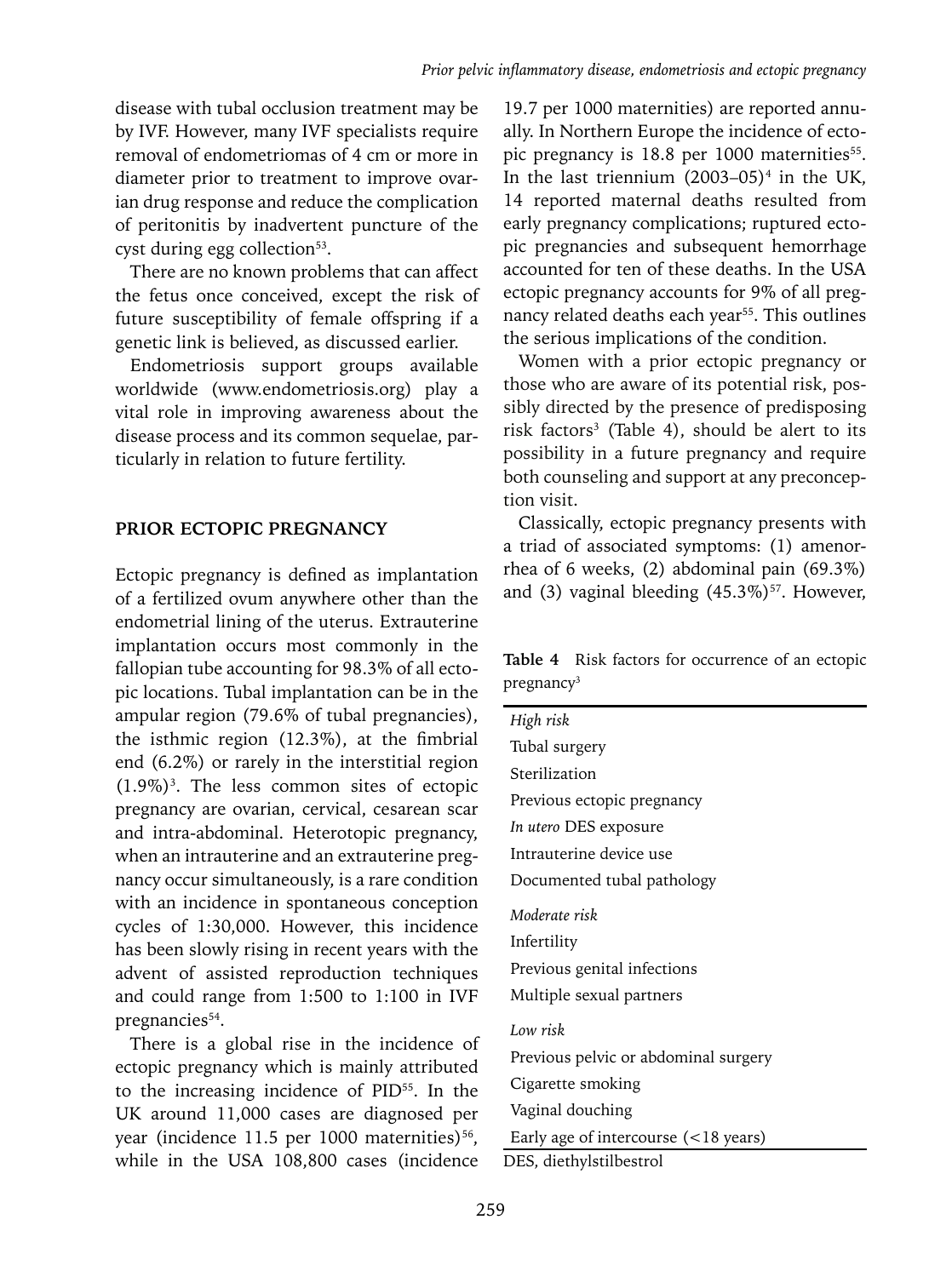diagnosis can be difficult, as clinical presentation is exceedingly variable, and some women (as many as one-third) are completely asymptomatic with absent risk factors. Hence the only way of ensuring that this potentially lethal diagnosis is never missed is that the clinician should always be aware of the probability and act to exclude the possibility, if there is any suspicion.

Early diagnosis is important to minimize morbidity, allow for different treatment options and maximize scope for future fertility. For these reasons, there exists a valid argument for offering ectopic pregnancy screening to women with known risk factors as soon as conception is confirmed with a positive urine pregnancy test. In view of the unpredictability and significant implications of the condition, it may even be considered that there could be a role for screening the entire pregnant population. In many ways awareness is one of the main objectives of early pregnancy assessment units in the form of secondary screening. However, although routine screening for ectopic pregnancy in the high risk population is not cost effective<sup>58</sup>, it is undeniably good practice to offer women with a prior ectopic pregnancy an early pregnancy scan to confirm the location of the gestational sac. *It is axiomatic that ultrasonic findings of an empty uterus in a woman with a positive pregnancy test and clinical signs that might even remotely indicate ectopic pregnancy, receive follow-up by care-givers with sufficient understanding of the potential gravity of the situation to all concerned*. Moreover, the clinician has a duty to inform the woman attending the pre-pregnancy clinic of his/her concerns and the availability (or lack) of such resources locally, so that there is no unnecessary delay when the woman discovers she is pregnant.

Women with a family history of ectopic pregnancy may express concern regarding the chance of their having an ectopic pregnancy. They can be assured that there is no genetic predisposition to occurrence of ectopic pregnancy59, but should be assessed individually to ascertain the presence of personal risk factors.

The diagnosis of ectopic pregnancy using ultrasonography is often by exclusion with the identification of an intrauterine pregnancy. This can usually be achieved as early as 4 weeks and 3 days of gestation by transvaginal ultrasonography (Figure 3) and a week later by transabdominal ultrasonography. Direct identification of the ectopic pregnancy by ultrasonography has an overall sensitivity of more than  $90\%$ <sup>60</sup> (Figure 4); in good units this is now considered the norm.

*If the identification of an intrauterine sac is uncertain, the woman should be offered a serial transvaginal ultrasound assessment in 2–3 days, ideally by the same ultrasonographer*. At this time the images should become more conclusive with the development of an intrauterine well defined hypoechoic cystic structure within one endometrial leaflet rather than the midline. It should also be spherical in outline and in onethird of cases may have a hyperechoic trophoblastic ring (Figure 3).

In women where a pregnancy cannot be identified, a diagnostic laparoscopy may be proposed if they are clinically compromised. Fortunately, the majority of such women, defined by Banerjee *et al.*61 as women with



**Figure 3** Transvaginal image of the sagittal section through an anteverted uterus along the midline. The hypoechoic cyst seen at the center of the endometrial cavity is consistent with an intrauterine pregnancy of 4–5 weeks' gestation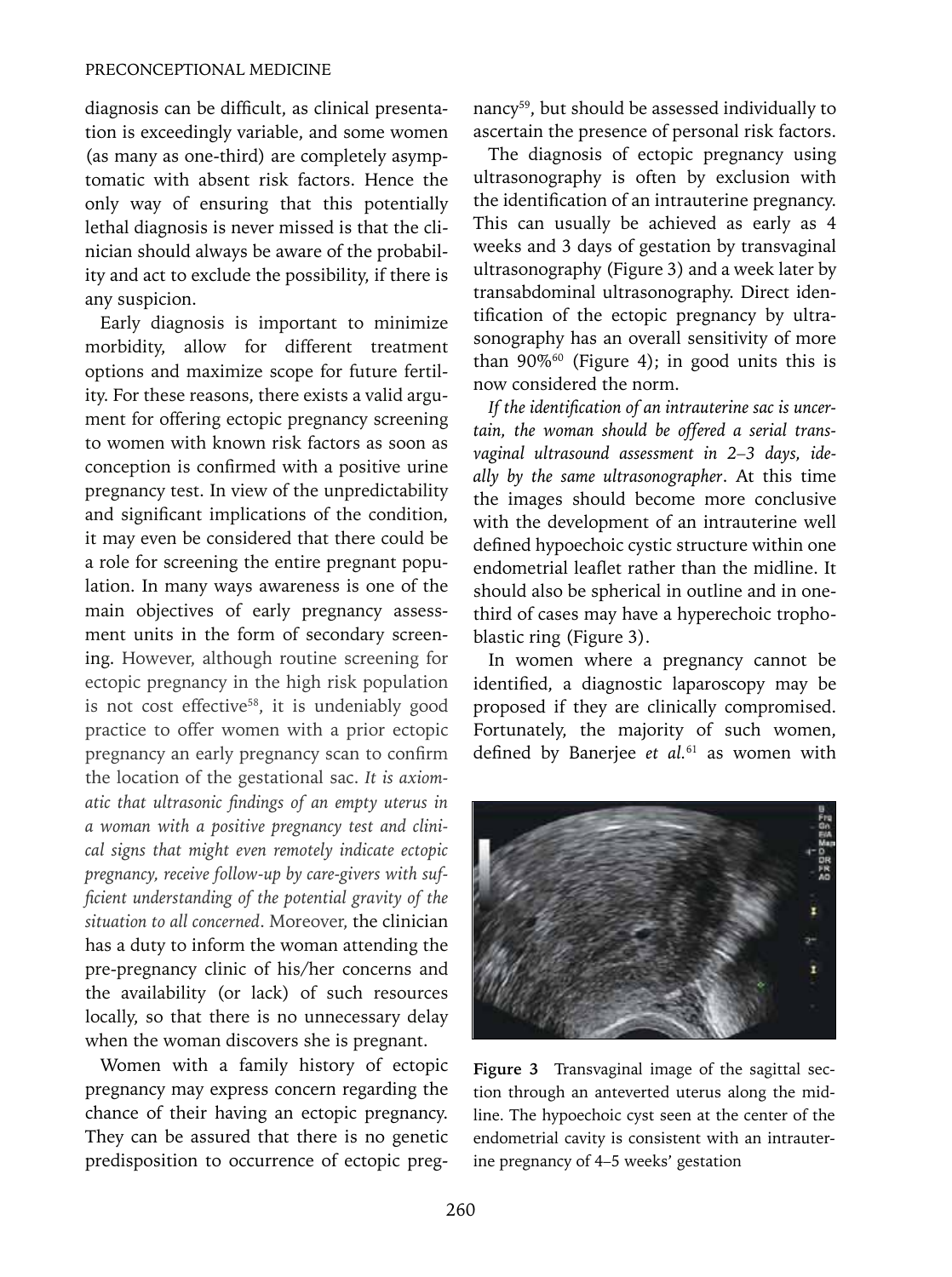'pregnancies of unknown location', are clinically stable with minimal symptoms. In such women, serum hormone level estimation of human chorionic gonadotropin (hCG) and progesterone is a useful tool to identify and monitor for spontaneous resolution of the pregnancy, thus allowing attention to focus on those women with a potentially problematic diagnosis of ectopic pregnancy. Subsequent follow-up should be logical and individualized. The authors' current practice is to follow the protocol described in Table 5, which aims to reach a conclusive diagnosis in the safest possible way with minimum number of hospital visits.

If ectopic pregnancy is identified in a woman who is clinically stable and presenting initially



**Figure 4** Transvaginal ultrasound image of an ectopic pregnancy

for pre-pregnancy counseling, the therapeutic options include expectant, medical and surgical management.

Expectant management has the obvious benefit of avoiding the risks associated with surgery. The success rate for spontaneous resolution varies between 25% and 88%, depending on the initial serum hCG level<sup>62</sup>. The subsequent intrauterine pregnancy rate following expectant management is 89%, whereas the risk of a recurrent ectopic pregnancy is 5%<sup>56</sup>. It is the authors' current practice to consider expectant management with initial serial hCG assays 48 hours apart and then at weekly intervals until serum levels are less than 20  $IU/I<sup>63</sup>$  in women with a pregnancy that is not considered viable on ultrasound (absence of embryonic heart action or features not comparable to menstrual dates). As a predictor of success, one would expect a drop in serial hCG levels of greater than 66% within the first 48 hours and then more than 50% within 7 days, ideally with an initial hCG of less than 1000– 1500IU/l56. In a district general hospital setting, approximately 60% of ectopic pregnancies are successfully managed conservatively with no significant morbidity<sup>64</sup>.

A reasonable alternative in clinically stable women with an initial hCG of less than 3000IU/l is medical management. In the western world, this is increasingly becoming

**Table 5** Protocol for management of 'pregnancy of unknown location' as defined by the absence of an intrauterine or extrauterine pregnancy on transvaginal ultrasound examination

| <i>Progesterone</i> (nmol/l) | $hCG$ (IU/l) | Likely diagnosis                                           | Management                                                     |
|------------------------------|--------------|------------------------------------------------------------|----------------------------------------------------------------|
| $20$                         | >25          | Resolving pregnancy                                        | Repeat urine pregnancy test<br>or serum hCG in 7 days          |
| $20 - 60$                    | >25          | Ectopic pregnancy or miscarriage<br>requiring intervention | Repeat serum hCG in 2 days                                     |
| >60                          | < 1000       | Normal intrauterine pregnancy                              | Repeat scan when hCG<br>expected $>1000$ IU/l                  |
| >60                          | >1000        | Ectopic pregnancy                                          | Repeat scan same day by a<br>senior examiner $\pm$ laparoscopy |

hCG, human chorionic gonadotropin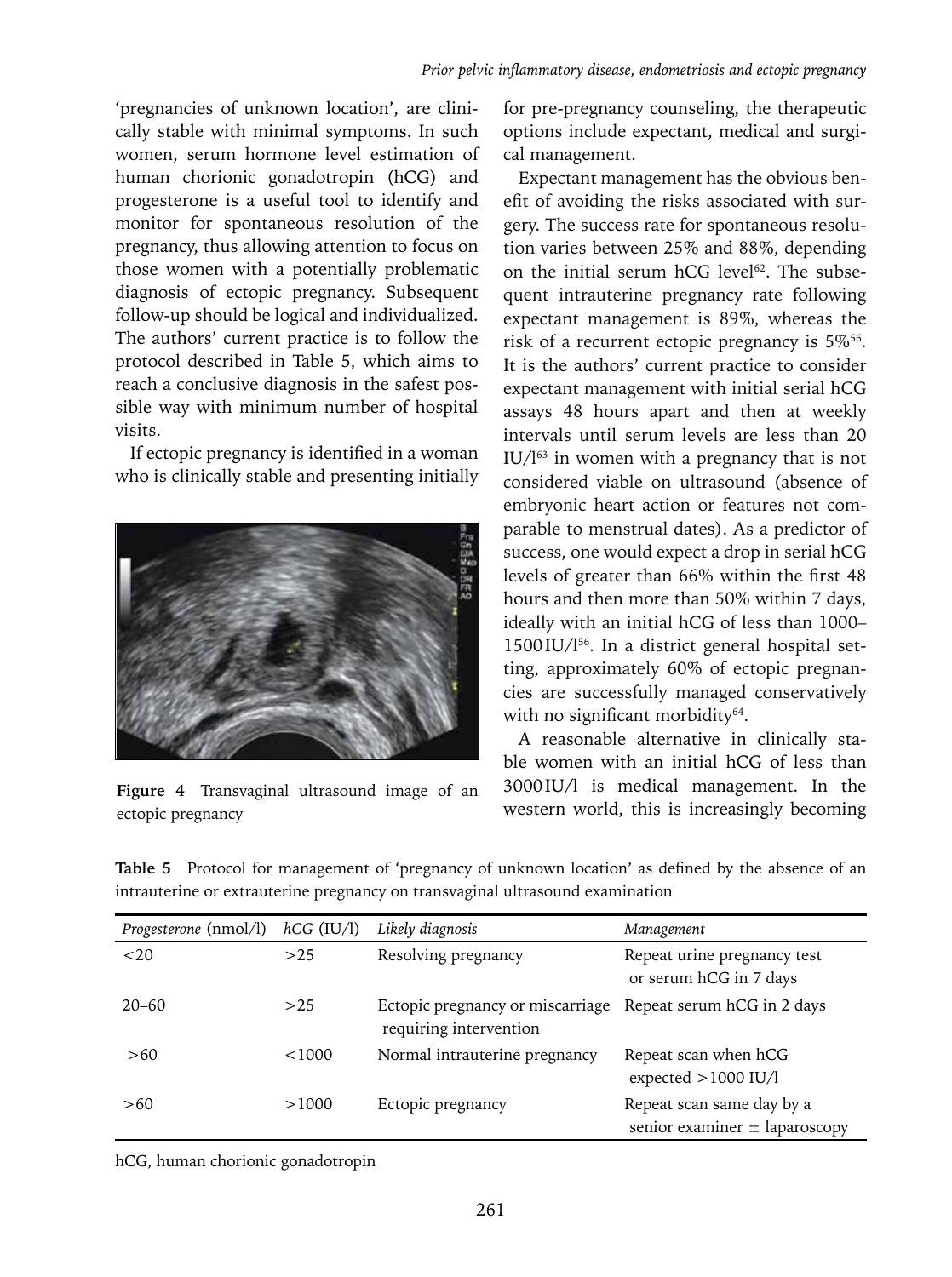an attractive treatment option and has been found to be cost-effective<sup>65</sup>.

Medical management of ectopic pregnancy comprises a single dose methotrexate injection (systemic or local) at a dose of  $50 \,\mathrm{mg/m^2}$ . A small group of these women (14%) may require more than one dose of methotrexate, while around 10% will fail treatment, needing subsequent surgical intervention<sup>56</sup>. The success rate (defined as not requiring surgery) varies between 74% and 97% depending on the initial level of serum hCG rather than the size of the ectopic pregnancy $66$ . After methotrexate therapy, 62–70% of women have a subsequent intrauterine pregnancy and 8% have recurrent ectopic pregnancy<sup>62</sup>. These values are almost identical to those obtained for expectant management.

In order to offer either non-surgical option, it is essential that the woman fully understands the risks discussed, particularly that of pregnancy rupture leading to hematoperitoneum and the need for emergency surgery. It is essential when offering such treatment regimens that there be appropriate local protocols with a 24/7/365 immediate access for medical reappraisal, should the clinical situation alter. If this is not possible or there is even a doubt about patient compliance, a surgical approach should be adopted as the first line treatment option.

PRECONCEPTIONAL MEDICINE<br>
Surgical management of ectopic pregnancy is still widely considered the first line of management in most countries worldwide. Surgery involves laparoscopy or laparotomy (if hemodynamically unstable) to perform either a salpingectomy (Figure 5) or salpingotomy (Figure 6). A meta-analysis of four cohort studies<sup>63</sup> suggested that there might be a higher subsequent intrauterine pregnancy rate associated with salpingotomy (Table 6), but the magnitude of benefit is small. This would need to be taken into consideration with the woman's desire for future fertility, the state of the unaffected contralateral fallopian tube, the additional morbidity associated with salpingotomy (small risk of tubal bleeding in the initial postoperative period), the potential need for further monitoring, and any treatment for persistent trophoblast (10%) as well as a risk of repeat ectopic pregnancy in future. Also under consideration would be the woman's wishes and availability of IVF services. After partial or total salpingectomy the rate of recurrent ectopic pregnancy is 7–10% as compared to 15% after salpingotomy $62$ .

> The results of these studies have prompted the recommendation by the Royal College of Obstetricians and Gynaecologists (RCOG) in the UK<sup>63</sup> to consider laparoscopic salpingotomy as the primary treatment when managing a tubal ectopic pregnancy in the presence of contralateral tubal disease, whilst the evidence is not so clear when the contralateral tube is



**Figure 5** Laparoscopic salpingectomy ((a) before and (b) after)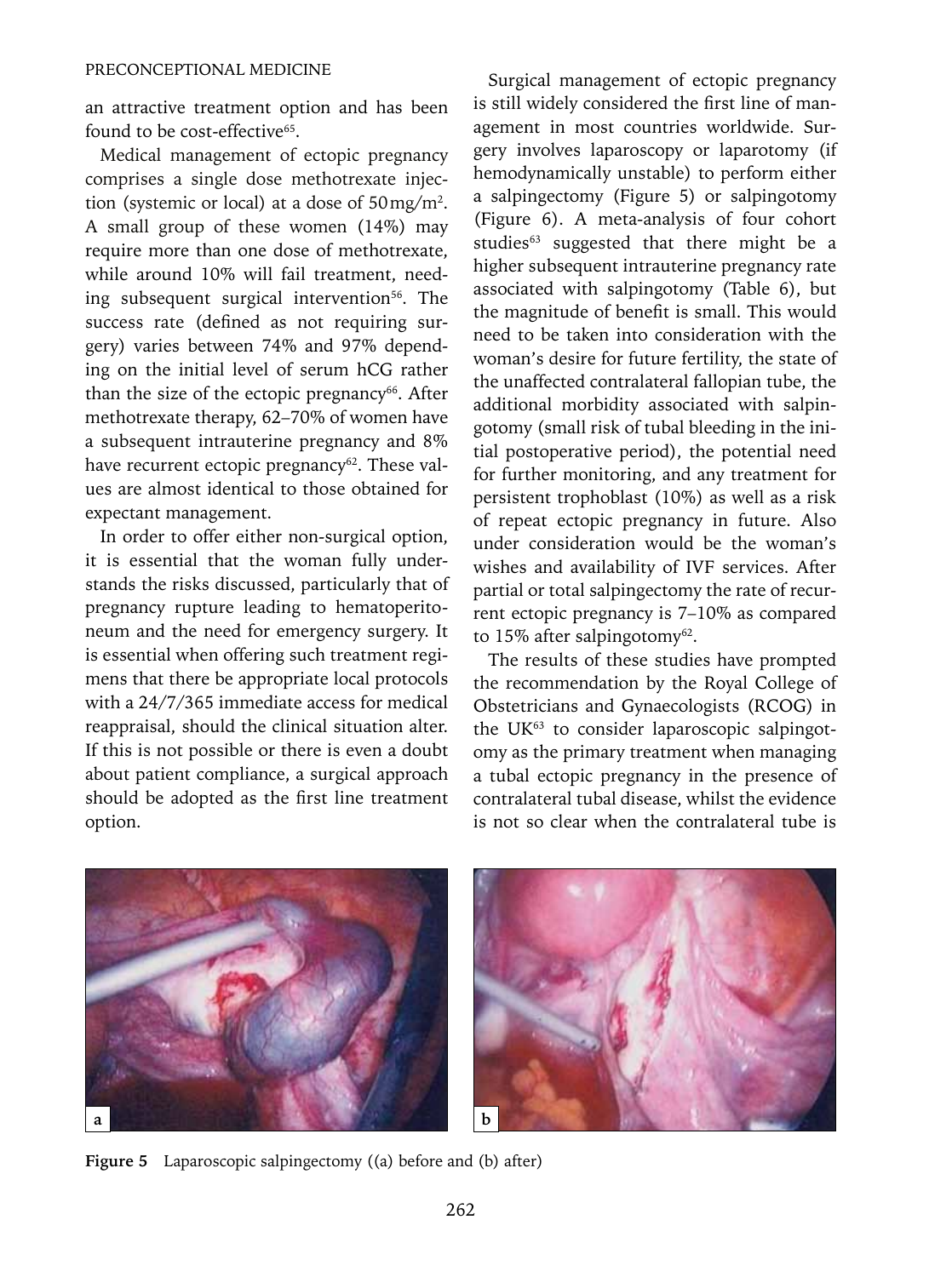



**Figure 6** Laparoscopic salpingotomy ((a) before and (b) after)

|                   | Salpingectomy (%) | Salpingotomy (%) |
|-------------------|-------------------|------------------|
| Silva et al.      | 54                | 60               |
| Job-Spira et al.  | 56.3              | 72.4             |
| Mol et al.        | 38                | 62               |
| Bangsgaard et al. | 66                | 89               |

**Table 6** Intrauterine pregnancy rates following surgical treatment of tubal ectopic pregnancy<sup>63</sup>

healthy and future pregnancy is desired. In the latter circumstance the current accepted practice is towards that of salpingectomy.

Laparoscopy is superior to laparotomy irrespective of the type of tubal surgery, resulting in a higher rate of intrauterine pregnancy (77% versus 66%) and a lower rate of recurrent ectopic pregnancy (7% versus 17%). The cumulative pregnancy rate is also influenced by a history of infertility with an overall conception rate of 77% for all methods of treatment and a recurrence rate of 10%62.

Age of the woman and prior history of infertility rather than a prior history of ectopic pregnancy should be the determining factor for considering IVF. Referral to an assisted conception unit may be considered in women with a history of recurrent ectopic pregnancies because of the concern of tubal subfertility. Screening for evidence of tubal patency may be performed either radiologically or at laparoscopy. However, patients should be made

aware that with IVF there is an increased risk of recurrence of ectopic pregnancy and heterotopic pregnancy and that ovulation induction techniques can also lead to an increased risk of ectopic pregnancy (2.2% from IVF and 1.9% from intracytoplasmic sperm injection) $67$ . Prophylactic salpingectomy after salpingotomy could be considered if there is evidence of hydrosalpinx in the affected fallopian tube, as it has been shown to increase the cumulative success rate of IVF<sup>68</sup>.

In heterotopic pregnancies, the tubal ectopic is usually managed by salpingectomy as it is impossible to monitor for persistent tubal trophoblast implants with a simultaneous ongoing intrauterine pregnancy. The management of non-tubal ectopic pregnancies is outside the scope of this chapter.

Finally, all non-sensitized women who are rhesus negative with a confirmed or suspected ectopic pregnancy should receive anti-D immunoglobulin if managed medically or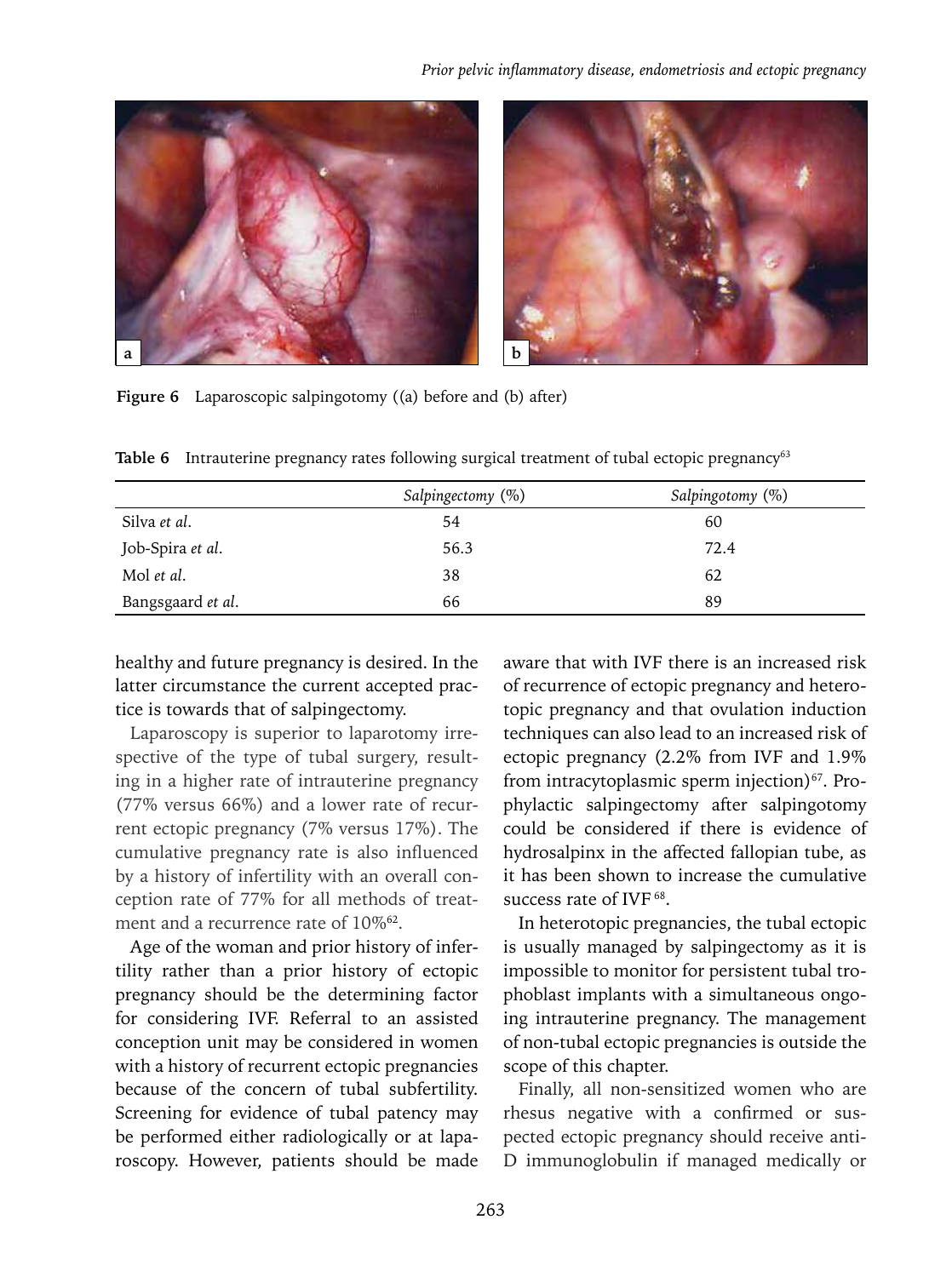surgically<sup>63</sup>. Furthermore, a previous ectopic pregnancy does not increase the risk of miscarriage  $(23\%)$ <sup>69</sup> or any other adverse outcome in subsequent intrauterine pregnancies. Women who have had an ectopic pregnancy in the past or are concerned owing to the presence of risk factors may be aided further by the assistance and support of self-help groups (www.miscarriageassociation.org.uk).

#### **SUMMARY**

Women who present for pre-pregnancy counseling with a previous history or risk factors for pelvic infection, endometriosis or ectopic pregnancy require careful assessment as to the significance of the problem and its effects on the health of the woman both outside and during a future pregnancy, as well as the health of the potential future progeny. This is crucial even if only to reassure the woman that she is not at significant risk of serious problems. Pre-pregnancy assessment and correct advice will often avoid, if not limit, the potential complications that could arise as a result of these conditions.

#### **References**

- 1. Royal College of Obstetricians and Gynaecologists. *Management of Acute Pelvic Inflammatory Disease*. Greentop Guideline No.32. London, UK: RCOG, 2008
- 2. Royal College of Obstetricians and Gynaecologists. *The Investigation and Management of Endometriosis*. Greentop Guideline No.24. London, UK: RCOG, 2006
- 3. Pisarska M, Sandra A. Incidence and risk factors for ectopic pregnancy. *Clin Obstet Gynecol*  1999;42:2–8
- 4. The Confidential Enquiry into Maternal and Child Health. *The Seventh Report of the Confidential Enquiries into Maternal Deaths in the United Kingdom*. London, UK: CEMACH, 2007
- 5. Schneider J, Berger CJ, Cattell C. Maternal mortality due to Ectopic Pregnancy: A Review of 102 Deaths. *Obstet Gynecol* 1977;49:557–61
- 6. United Nations. *Millennium Development Goals*. New York: United Nations, 2000
- 7. Bigrigg M, Read M. Management of women referred to early pregnancy assessment unit: care and cost effectiveness. *BMJ* 1991;302:577–9
- 8. Bevan C, Johal B, Mumtaz G, Ridgway G, Siddle N. Clinical, laparoscopic and microbiological findings in acute salpingitis: report on a United Kingdom cohort. *BJOG* 1995;102:407–14
- 9. US Department of Health and Human Services. Healthy People 2010. *Sexually Transmitted Diseases*. Atlanta, GA: Centers for Disease Control and Prevention, 2010
- 10. Department of Health. *Better prevention better services better sexual health – The national strategy for sexual health and HIV*. London, UK: Department of Health, 2001
- 11. National Institute for Health and Clinical Excellence. *Antenatal care: Routine care for the healthy pregnant woman*. Clinical Guideline. London, UK: NICE, 2008
- 12. Department of Health. *National Chlamydia Screening Programme Phase 3 Guide*. London, UK: Department of Health, 2005
- 13. CDC, Workowski K, Berman S. Sexually Transmitted Diseases Treatment Guidelines, 2006. *MMWR Recomm Rep* 2006;55:1–94
- 14. Health Protection Agency. *New Frontiers: Annual Report of the National Chlamydia Screening Programme in England 2005/06*. London, UK: Heath Protection Agency, 2006
- 15. Chen M, Fairley C, Guingand D, *et al*. Screening pregnant women for chlamydia: what are the predictors of infection? *Sex Transm Infect*  2009;85:31–5
- 16. British Association for Sexual Health and HIV. *UK National Guideline for the Management of Genital Tract Infection with Chlamydia trachomatis*. London, UK: British Association for Sexual Health and HIV, 2006
- 17. Brocklehurst P, Rooney G. Interventions for treating genital chlamydia trachomatis infection in pregnancy. *Cochrane Database Syst Rev*  2000;(2):CD000054
- 18. Alborzi S, Motazedian S, Parsanezhad M. Chance of adhesion formation after laparoscopic salpingo-ovariolysis: is there a place for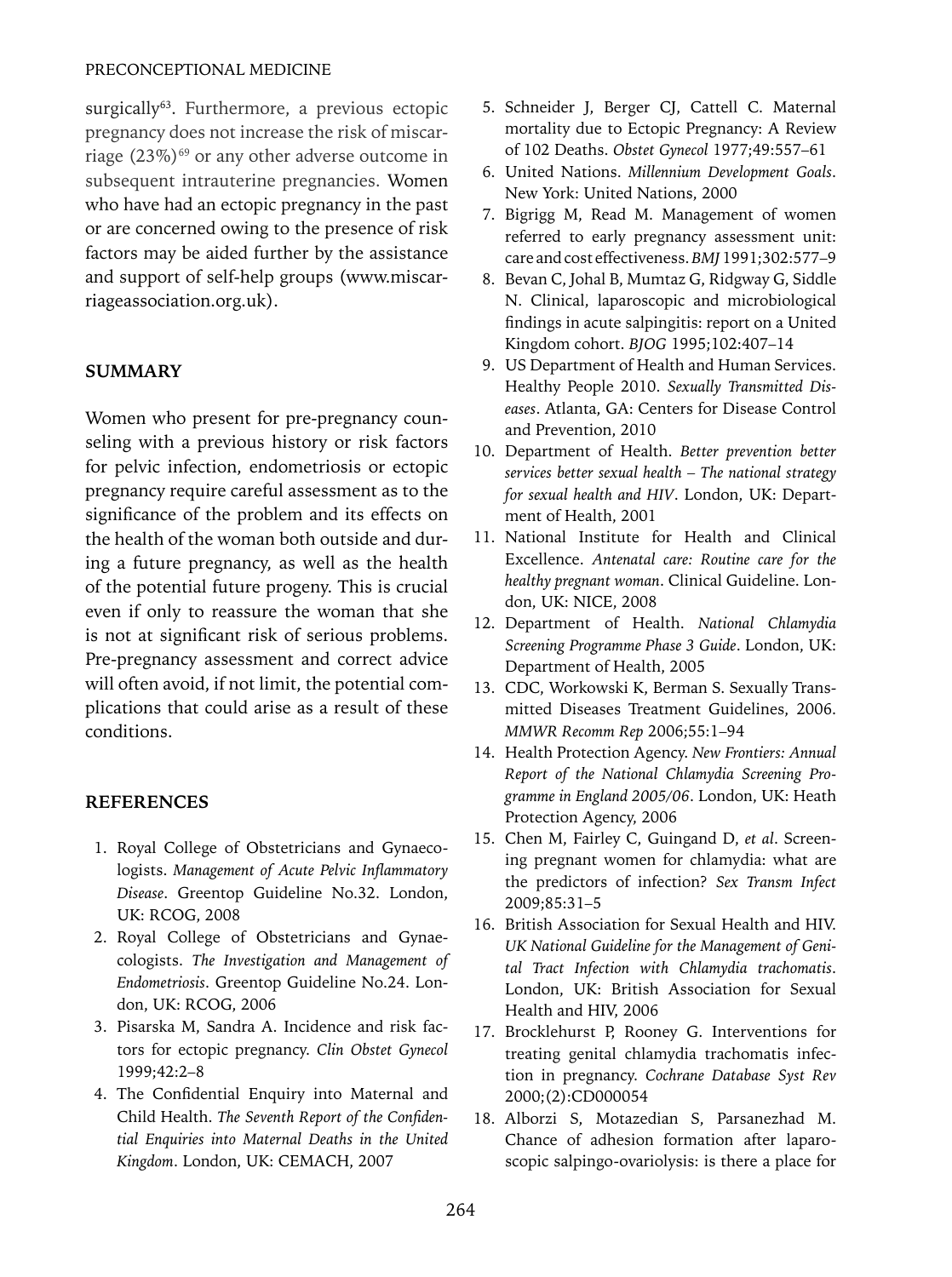second-look laparoscopy? *J Am Assoc Gynecol Laparosc* 2003;10:172–6

- 19. Martin D, Eschenbach D, Cotch M, *et al*. Double-blind placebo-controlled treatment trial of chlamydia trachomatis endocervical infections in pregnant women. *Infect Dis Obstet Gynecol*  1997;5:10–7
- 20. Cohen I, Veille J-C, Calkins B. Improved pregnancy outcome following successful treatment of chlamydial infection. *JAMA* 1990;263:3160–3
- 21. McMillan J, Weiner L, Lamberson H, *et al*. Efficacy of maternal screening and therapy in the prevention of chlamydia infection of the newborn. *Infection* 1985;13:263–6
- 22. Black-Payne C, Ahrabi M, Bocchini J Jr, *et al*. Treatment of Chlamydia trachomatis identified with Chlamydiazyme during pregnancy. Impact on perinatal complications and infants. *J Reprod Med* 1990;35:362–7
- 23. Rivlin M, Morrison J, Grossman J. Comparison of pregnancy outcome between treated and untreated women with chlamydial cervicitis. *J Miss State Med Assoc* 1997;38:404–7
- 24. British Association for Sexual Health and HIV (BASHH). *National Guideline on the Diagnosis and Treatment of Gonorrhoea in Adults*. London, UK: BASHH, 2005
- 25. US Preventive Services Task Force. *Screening for Gonorrhea – Summary of Recommendations*. Rockville, MD: US Preventive Services Task Force, 2005
- 26. British Association for Sexual Health and HIV. *Guidance for gonorrhea testing in England and Wales*. Health Protection Agency. London, UK: BASHH, 2010
- 27. World Health Organization. *Regional strategy for the elimination of congenital syphilis*. New Delhi, India: WHO, 2009
- 28. British Association for Sexual Health and HIV. *UK National Guidelines on the Management of Syphilis.* London, UK: BASHH, 2008
- 29. Hillier S, Nugent R, Eschenbach DA, *et al.* The Vaginal Infections and Prematurity Study Group: Association between bacterial vaginosis and preterm delivery of a low-birth-weight infant. *N Engl J Med* 1995;333:1737–42
- 30. Atashili J, Poole C, Ndumbe P, Adimora A, Smith J. Bacterial vaginosis and HIV acquisition: a meta-analysis of published studies. *AIDS* 2008;22:1493–501
- 31. British Association for Sexual Health and HIV. Clinical Effectiveness Group. *National Guideline for The Management Of Bacterial Vaginosis*. London, UK: BASHH, 2006
- 32. Hay P, Lamont R, Taylor-Robinson D, Morgan D, Ison C, Pearson J. Abnormal bacterial colonisation of the genital tract and subsequent preterm delivery and late miscarriage. *BMJ*  1994;308:295–8
- 33. Yudin M, Money D. Screening and management of bacterial vaginosis in pregnancy. *J Obstet Gynaecol Can* 2008;211:702–8
- 34. Signorile P, Baldi F, Bussani R, D'Armiento M, De Falco M, Baldi A. Ectopic endometrium in human foetuses is a common event and sustains the theory of müllerianosis in the pathogenesis of endometriosis, a disease that predisposes to cancer. *J Exp Clin Cancer Res* 2009;28:49–53
- 35. Sampson J. Peritoneal endometriosis due to the menstrual dissemination of endometrial tissue into the peritoneal cavity. *Am J Obstet Gynecol*  1927;14:422–69
- 36. Redwine D. Does a 'peritoneal circulation' really exist? *Am J Obstet Gynecol* 2003;189:306
- 37. Ballard K, Lane H, Hudelist G, Banerjee S, Wright J. Can specific pain symptoms help in the diagnosis of endometriosis? A cohort study of women with chronic pelvic pain. *Fertil Steril*  2010;94:20–7
- 38. Ozkan S, Murk W, Arici A. Endometriosis and infertility: epidemiology and evidence-based treatments. *Ann NY Acad Sci* 2008;1127:92–100
- 39. Balasch J, Creus M, Fabregues F, *et al*. Visible and non-visible endometriosis at laparoscopy in fertile and infertile women and in patients with chronic pelvic pain: a prospective study. *Hum Reprod* 1996;11:387–91
- 40. Cummings A, Metcalf J. Effect of surgically induced endometriosis on pregnancy and effect of pregnancy and lactation on endometriosis in mice. *Proc Soc Exp Biol Med* 1996;212:332–7
- 41. Davis C, McMillan L. Pain in endometriosis: effectiveness of medical and surgical management. *Curr Opin Obstet Gynecol* 2003;15:507–12
- 42. Zondervan K, Cardon L, Kennedy S. The genetic basis of endometriosis. *Curr Opin Obstet Gynecol* 2001;13:309–14
- 43. Mayani A, Barel S, Soback S, Almagor M. Dioxin concentrations in women with endometriosis. *Hum Reprod* 1997;12:373–5